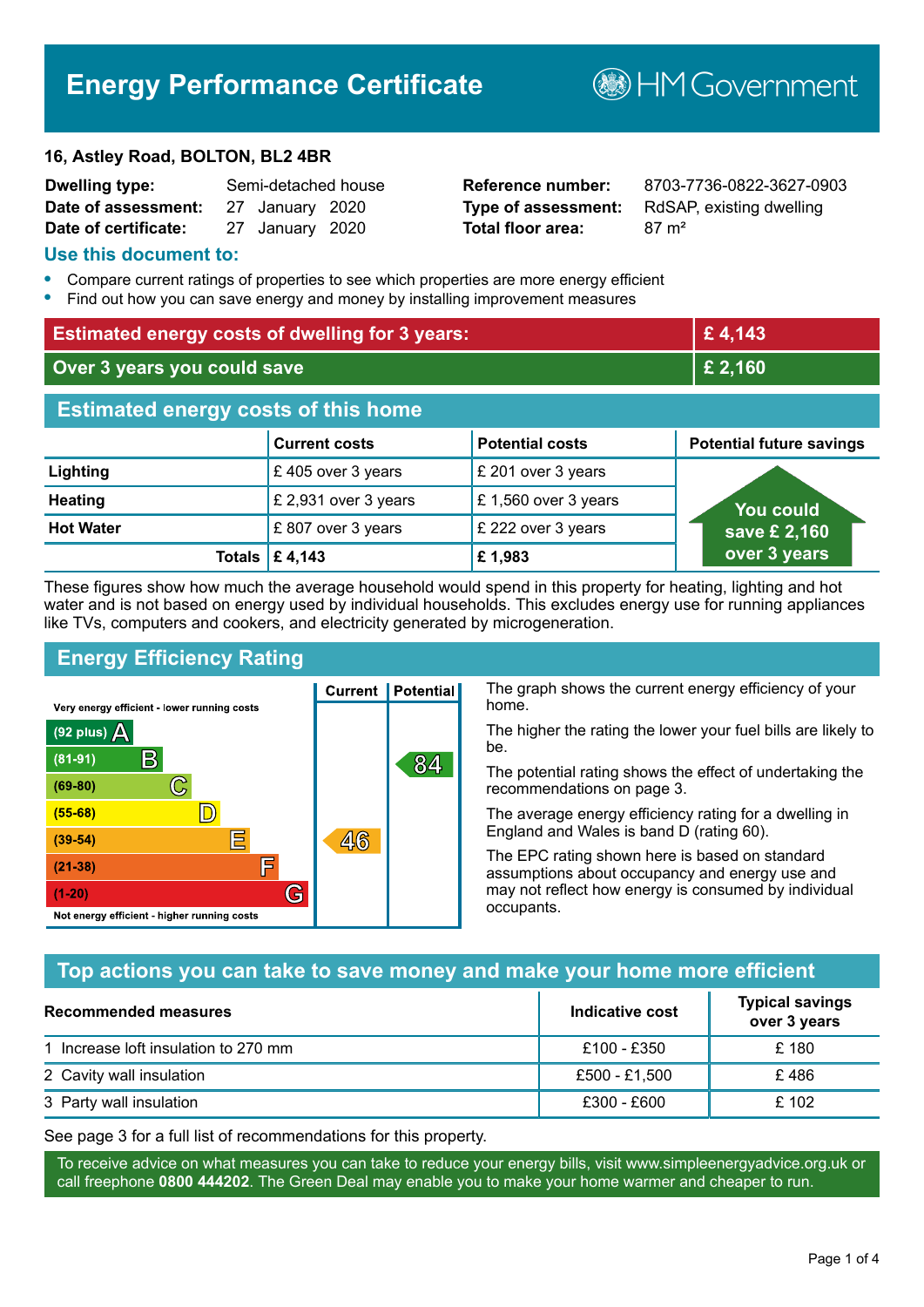# **Summary of this home's energy performance related features**

| <b>Element</b>        | <b>Description</b>                             | <b>Energy Efficiency</b> |
|-----------------------|------------------------------------------------|--------------------------|
| Walls                 | Cavity wall, as built, no insulation (assumed) | ★★☆☆☆                    |
| Roof                  | Pitched, 50 mm loft insulation                 | ★★☆☆☆                    |
| Floor                 | Suspended, no insulation (assumed)             |                          |
| Windows               | Mostly double glazing                          | ★★★☆☆                    |
| Main heating          | Boiler and radiators, mains gas                | ★★★★☆                    |
| Main heating controls | Programmer, TRVs and bypass                    | ★★★☆☆                    |
| Secondary heating     | Room heaters, mains gas                        |                          |
| Hot water             | From main system, no cylinder thermostat       | ★★☆☆☆                    |
| Lighting              | No low energy lighting                         | ★☆☆☆☆                    |

Current primary energy use per square metre of floor area: 429 kWh/m² per year

The assessment does not take into consideration the physical condition of any element. 'Assumed' means that the insulation could not be inspected and an assumption has been made in the methodology based on age and type of construction.

### **Low and zero carbon energy sources**

Low and zero carbon energy sources are sources of energy that release either very little or no carbon dioxide into the atmosphere when they are used. Installing these sources may help reduce energy bills as well as cutting carbon. There are none provided for this home.

# **Your home's heat demand**

For most homes, the vast majority of energy costs derive from heating the home. Where applicable, this table shows the energy that could be saved in this property by insulating the loft and walls, based on typical energy use (shown within brackets as it is a reduction in energy use).

| <b>Heat demand</b>           | <b>Existing dwelling</b> | Impact of loft<br>insulation | Impact of cavity<br>wall insulation | Impact of solid<br>wall insulation |
|------------------------------|--------------------------|------------------------------|-------------------------------------|------------------------------------|
| Space heating (kWh per year) | 13,235                   | (932)                        | (2,528)                             | N/A                                |
| Water heating (kWh per year) | 3,824                    |                              |                                     |                                    |

You could receive Renewable Heat Incentive (RHI) payments and help reduce carbon emissions by replacing your existing heating system with one that generates renewable heat, subject to meeting minimum energy efficiency requirements. The estimated energy required for space and water heating will form the basis of the payments. For more information, search for the domestic RHI on the www.gov.uk website.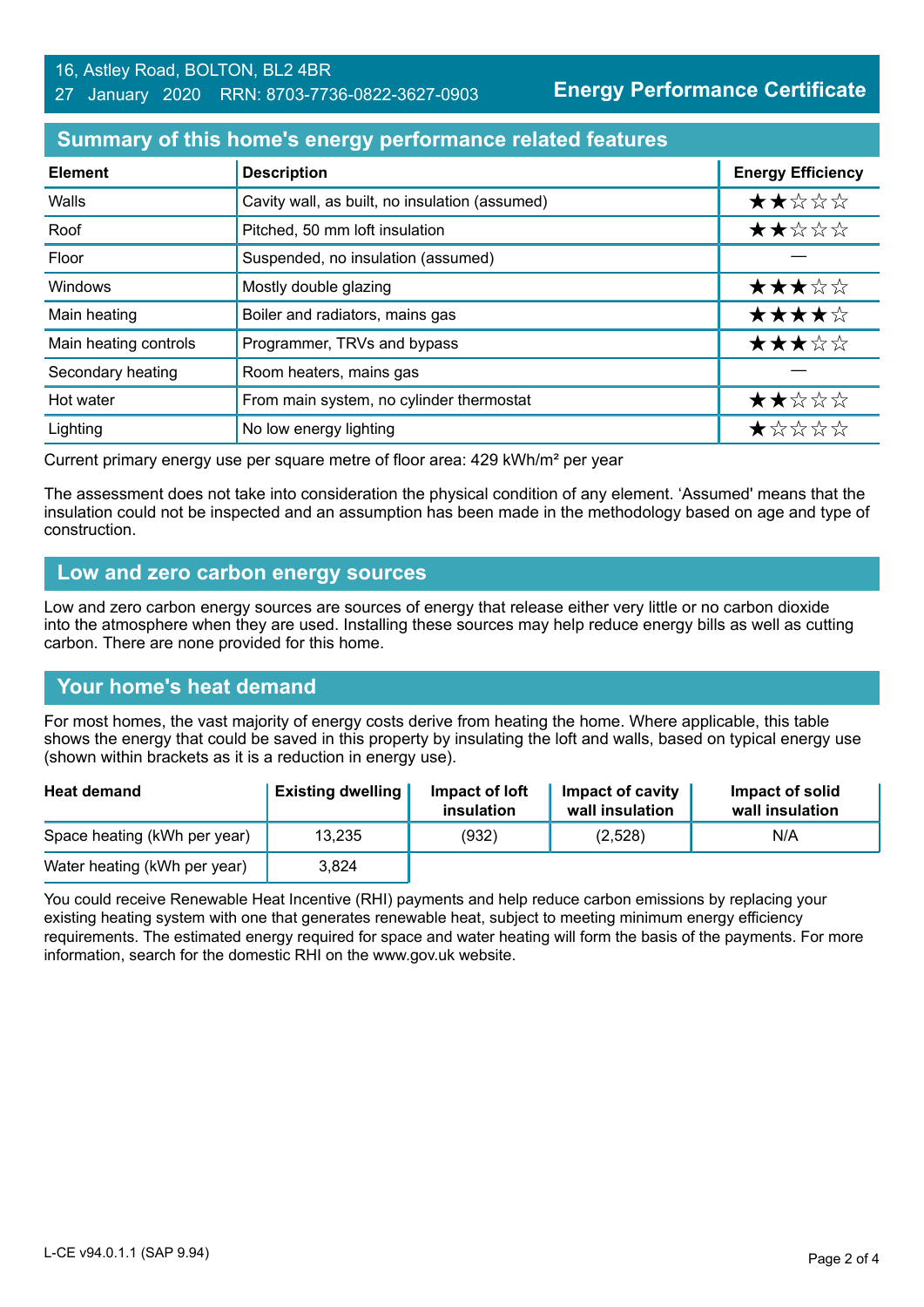#### 16, Astley Road, BOLTON, BL2 4BR 27 January 2020 RRN: 8703-7736-0822-3627-0903

## **Recommendations**

The measures below will improve the energy performance of your dwelling. The performance ratings after improvements listed below are cumulative; that is, they assume the improvements have been installed in the order that they appear in the table. To receive advice on what measures you can take to reduce your energy bills, visit www.simpleenergyadvice.org.uk or call freephone 0800 444202. Before installing measures, you should make sure you have secured the appropriate permissions, where necessary. Such permissions might include permission from your landlord (if you are a tenant) or approval under Building Regulations for certain types of work.

| <b>Recommended measures</b>               | <b>Indicative cost</b> | <b>Typical savings</b><br>per year | <b>Rating after</b><br>improvement |
|-------------------------------------------|------------------------|------------------------------------|------------------------------------|
| Increase loft insulation to 270 mm        | £100 - £350            | £60                                | <b>E48</b>                         |
| Cavity wall insulation                    | £500 - £1,500          | £162                               | <b>D55</b>                         |
| Party wall insulation                     | £300 - £600            | £ 34                               | <b>D56</b>                         |
| Floor insulation (suspended floor)        | £800 - £1,200          | £72                                | <b>D59</b>                         |
| Increase hot water cylinder insulation    | $£15 - £30$            | £ 25                               | <b>D60</b>                         |
| Low energy lighting for all fixed outlets | £45                    | £ 57                               | <b>D61</b>                         |
| Hot water cylinder thermostat             | $£200 - £400$          | £ 26                               | <b>D63</b>                         |
| Heating controls (room thermostat)        | £350 - £450            | £61                                | <b>D65</b>                         |
| Replace boiler with new condensing boiler | £2,200 - £3,000        | £184                               | C72                                |
| Solar water heating                       | £4,000 - £6,000        | £38                                | C74                                |
| Solar photovoltaic panels, 2.5 kWp        | £3,500 - £5,500        | £ 293                              | <b>B84</b>                         |

### **Alternative measures**

There are alternative measures below which you could also consider for your home.

- **•** External insulation with cavity wall insulation
- **•** Biomass boiler (Exempted Appliance if in Smoke Control Area)
- **•** Micro CHP

# **Financial Support and the Green Deal**

Green Deal Finance allows you to pay for some of the cost of your improvements in instalments under a Green Deal Plan (note that this is a credit agreement, but with instalments being added to the electricity bill for the property). The availability of a Green Deal Plan will depend upon your financial circumstances. There is a limit to how much Green Deal Finance can be used, which is determined by how much energy the improvements are estimated to **save** for a 'typical household'.

You may also be able to obtain support towards repairs or replacements of heating systems and/or basic insulation measures under the ECO scheme, provided that you are in receipt of qualifying benefits or tax credits. To learn more about this scheme and the rules about eligibility, visit www.simpleenergyadvice.org.uk or call freephone **0800 444202** for England and Wales.